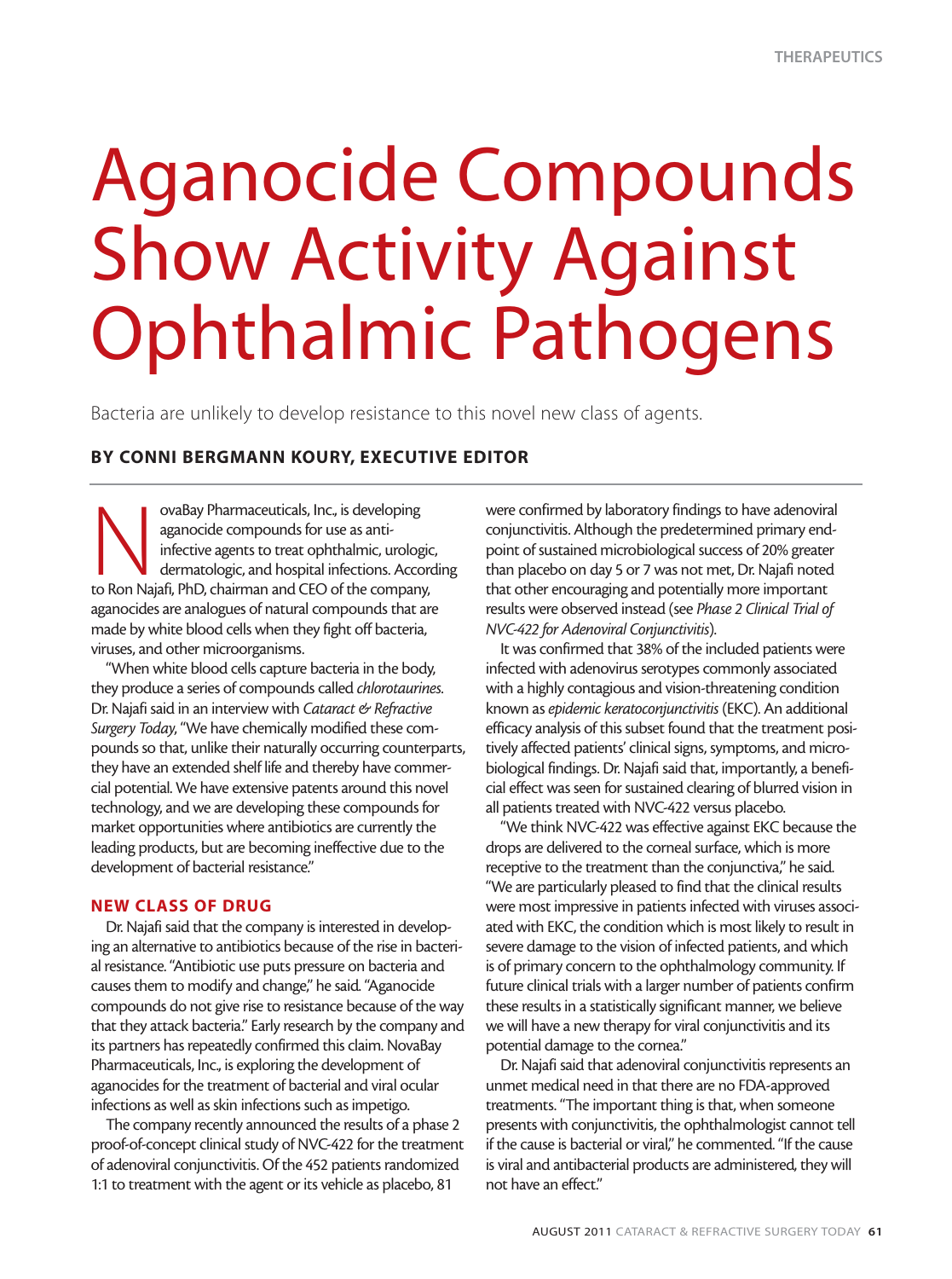"The challenge is for us to develop an eye drop that has antibacterial and antiviral activities, and this technology has both," he added. "We were also very encouraged by the fact that the treatment was well tolerated." For other study details, see *Confirmed Activity of Aganocides Against Ophthalmic Pathogens: ARVO*.

Dr. Najafi said that the company has regained worldwide rights to its aganocide compounds from Alcon Laboratories, Inc., including all previously licensed areas in ophthalmic, otic, and sinus applications. NovaBay Pharmaceuticals, Inc., is free to continue the development of aganocides for these areas on its own or in collaboration with new partners. The company is planning a multicountry phase 2b trial to be conducted in 2012. Pending successful completion of this trial, the company expects to seek a partner for phase 3 registration studies through commercialization. ■

*Ron Najafi, PhD, is the chairman and CEO of NovaBay Pharmaceuticals, Inc. Dr. Najafi may be reached at rnajafi@novabaypharma.com.*

# Phase 2 Clinical Trial of NVC-422 for Adenoviral Conjunctivitis

NovaBay Pharmaceuticals, Inc., announced the results of a phase 2 clinical study of its NVC-422 ophthalmic solution for the treatment of adenoviral conjunctivitis.<sup>1</sup> Of a total of 452 patients randomized 1:1 for treatment with the novel agent or its vehicle as placebo, 81 were confirmed by laboratory findings to have adenoviral conjunctivitis. The predetermined primary endpoint of sustained microbiological success of 20% greater than placebo on day 5 or 7 was not met.

An additional efficacy analysis of the 38% of patients infected with adenovirus serotypes commonly associated with epidemic keratoconjunctivitis (EKC) was suggestive of positive treatment effects in clinical signs, symptoms, and microbiological findings, according to a news release from the company.

EKC is known to cause considerable morbidity. Once the cornea becomes involved, subepithelial infiltrates, photophobia, and blurred vision may persist for months to years (data on file with Adenovir Pharma AB, 2011). EKC may produce pseudomembranes and membranes, leading to significant conjunctival scarring with a loss of goblet cells and symblepharon formation. This can result in chronic dry eyes and the need for long-term tear supplementation, the news release stated.

#### **PHASE 2 STUDY DESIGN AND FINDINGS**

In this comprehensive, multicenter, double-masked, parallel, randomized US study, patients were enrolled based on a diagnosis of adenoviral infection using a rapid antibody-based kit or a positive diagnosis by a physician's checklist. Patients were dosed one drop per eye eight times a day for 10 days.

Microbiological, clinical, and safety evaluations were performed on days 3, 5, 7, 9, and 11, and a follow-up was done 1 week later on day 18. Originally intended to evaluate a total of 220 patients with confirmed adenoviral infection (110 in each group for NVC-422 and placebo-treated

patients), the study was concluded early based on an interim analysis of the first 50 adenovirus-positive patients on day 5 or 7 and a lower-than-expected rate of enrollment of adenoviral-positive patients.

#### **PRIMARY STUDY ENDPOINT**

The original primary study endpoint was defined as the proportion of patients with microbiological success for eradication of adenoviruses on any day. In February 2010, the protocol was amended, and only day 5 or 7 was selected for analysis of the primary endpoint. Success was defined as the sustained eradication of adenovirus that remained absent at all subsequent visits. Of the 81 evaluable patients, 10 in the active group and eight in the placebo group met this endpoint on day 5. On day 7, the patients meeting the endpoint increased to 20 in the active group and 19 in the placebo group. The difference was not statistically significant at either day.

In the adenovirus-positive population, 50 of the 81 patients reported blurred vision at entry. In the subset of patients infected by adenovirus serotypes commonly associated with EKC (8, 19, and 37), 21 of 30 reported blurred vision at entry.

On day 11, in the adenovirus-positive population, the clearing rate for sustained blurred vision was 70% (19/27) for the active group compared to 61% (14/23) for the placebo group, a difference of 9%. On day 18, in the adenoviruspositive population, the clearing rate of sustained blurred vision was 89% (24/27) for the active group compared to 74% (17/23) for the placebo group, a difference of 15%.

#### **RESULTS FOR EKC PATIENTS**

On day 11 for the EKC population, the clearing rate of sustained blurred vision was 85% (11/13) for the active